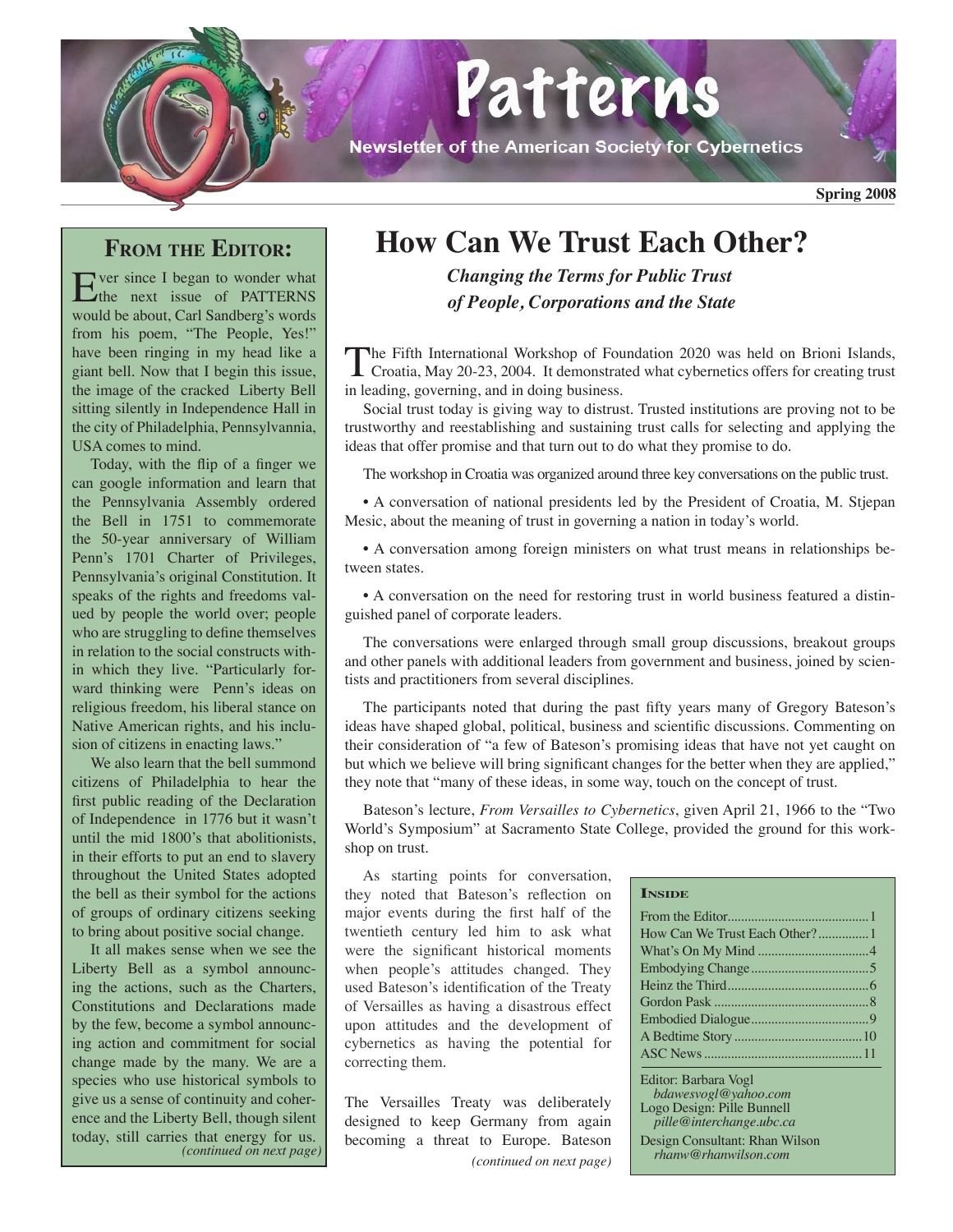As Humberto Maturana might say, *"We evolve by conserving that which gives us pleasure."*

This issue of PATTERNS looks at patterns of ideas and actions that are preparing the environment within which the development of a new, truly democratic, global society of self-organizing people is taking place. Without the revolutionary shift in our communication technology, made possible through the originating ideas of Cybernetics, such crucial evolutionary awareness and action would not be a part of our everyday lives. The increasing awareness that we are, each of us, responsible for the social world we live in *and* the larger planet we inhabit is bringing us together even as the regressive negative ideology of competing economies, divisive politics and global wars are tearing us apart.

We seem to be experiencing another "medieval dark age" where wars, plagues, change and turmoil in attitudes created the environment in which creativity, like seeds germinating in ever fertile ground, brought about the glories of the Renaissance. There are numerous examples of groups of diverse people, world-wide, working full time on the internet to comunicate changes in our social fabric. Each involved in their own particular concern, they work to recreate the patterns that will emerge in the new social tapestry. For example, a message from the Director of the PolicyLink Center for Health and Place/PolicyLink's, Mildred Thompson announces a new PBS documentary "*Unnatural Causes – Is Inequality Making us Sick*?" The timing could not be better for the launch of the landmark PBS documentary. The opening episode of the four-part series, "In Sickness and in Wealth," sheds light on the critical importance of economics, race, and class on health outcomes. This powerful and vital message is at the heart of the series and helped spur the creation of the PolicyLink Center for Health and Place. (http://www.unnaturalcauses. org/?msource=EBUNCPBS) Harvard Sociologist David R. Williams noted in the documentary's opening segment, "Economic policy is health policy." The connection is that clear and strong. The next question is pivotal. He asks *(continued on next page)*

## **How Can We Trust Each Other? -** *(continued from page 1)*

suggests that the replacement of U.S. President Wilson's Fourteen Points by the treaty of Versailles is an instance in history of a major deception that led "to the total demoralization of German politics." He writes; *"This was one of the great sellouts in the history of our civilization. A most extraordinary event which led fairly directly and inevitably into World War II. It also led (and this is perhaps more interesting) to the total demoralization of German politics. If you promise your boy something, and renege on him, framing the whole thing on a high ethical plane, you will probably find that not only is he very angry with you, but that his moral attitudes deteriorate as long as he feels the unfair whiplash of what you are doing to him. It's not only that World War II was the appropriate response of a nation which has been treated in this particular way; what is more important is the fact that the demoralization of that nation was expectable from this sort of treatment. From the demoralization of Germany, we, too, became demoralized. This is why I say that the Treaty of Versailles was an attitudinal turning point."*( *Steps To An Ecology Of Mind*. University of Chicago Press edition 2000 p.480. Original work published in 1972)

The other moment in the last century that created the potential for attitudes to change, as Bateson saw things, was the emergence of cybernetics. Cybernetics supplied a way to think about such basic things as what an attitude is, of patterns of interaction, communication, systems and ecology. Bateson pointed out that we care about patterns of our relation-

ships. We want to know where *"we stand in love, hate, respect, dependency, trust" in relation to somebody else, a group, a company, or a nation state. If we trust and find that that which we have trusted was untrustworthy; or if we distrust, and find that that which we distrusted was in fact trustworthy, we feel bad. The pain that human beings can suffer from this type of error is extreme."* This brings Bateson to define the significant moments in history as those points "*when attitudes were changed. These are the moments when people are hurt because of their former 'values.'"* 

**Cybernetics is a change in the understanding of what an attitude is.**

Cybernetics offers insight in understanding our responsibility for our own attitudes and attitudinal changes and for acting to increase flexibility and choices. Bateson notes the special responsibility of leaders for changing attitudes and for the attitudes that emerge from their actions and policies, hence the importance of the Treaty of Versailles to remind us that governments and corporations ( as well as groups and families) cannot operate in the long term on deception.

This 2004 Workshop for world leaders served to emphasize that when citizens are informed they can act and can take responsibility. "For citizens, employees and others to be informed, the rules that have become set, making people and systems rigid, have to be changed." Speaking of Democracy as a new concept of what it is to be human beings, they point out that this "does not yield to inhuman authority and the only authority it recognizes is freely achieved consensus among human beings. Through it a more evolved form of humanity will come into existence."

This workshop appears pivotal in our understanding of not only the responsibility of leaders but of all people as we strive to create a world democracy. Bateson suggests that the epistemology proposed by cybernetics offers useful tools for talking about our ways of knowing, thinking, and deciding. He also urges that "my" epistemology (knowing, thinking and deciding) is my responsibility. I am the one who thinks. "*My observations require someone who can see. I am that observer. I am part of what I observe; I am not separate from the observations I make so therefore I am responsible for them as my constructions. There is nothing to hide behind.* Our institutions, companies and nation states (as well as our global organizations) are also our human constructions. They are always becoming what we humans make them. In turn, these bodies and systems also shape us, folding back to make us what we are. This is a basic insight coming out of cybernetics."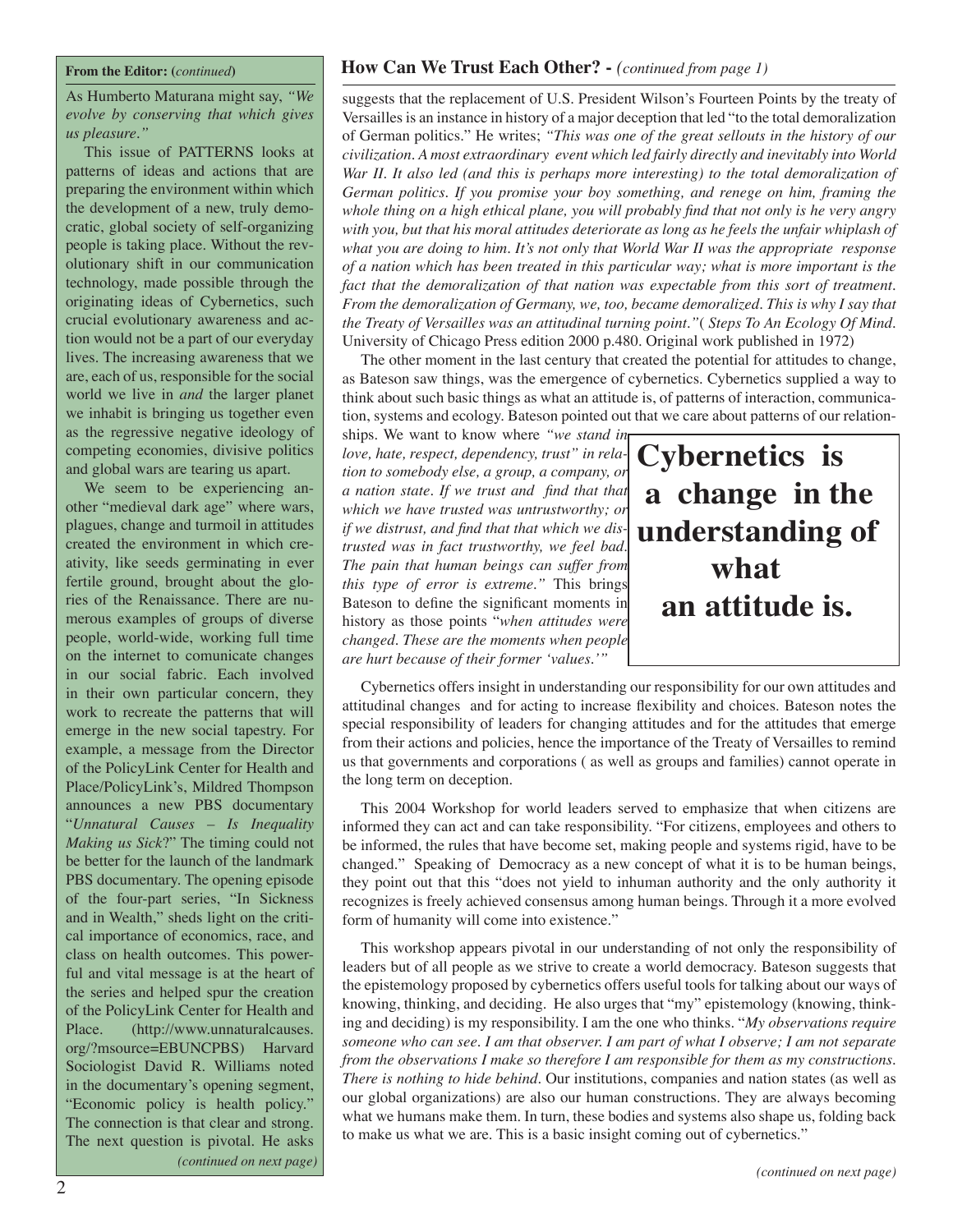## **How Can We Trust Each Other? -** *(continued from page 1)*

Building on Bateson's insights this workshop also looked at the way systems are coupled and embedded within each other. They point out that "if public communications undermine trust this will affect relationships within families, and vice versa. Human misperceptions of the environment lead to actions that damage the environment. Violence in the streets can resonate in the form of international violence. So our responsibility is never exclusively local."

I wonder if the participants in the workshop have found that these ideas of Bateson's are turning out to do what they promise to do.

This new knowledge has created a very complex world to live in. In the past we were able to enjoy a more comfortable philosophy which accepted that a little hypocrisy and a little compromise oiled the wheels of social life. But after the great deception, Bateson points out, this philosophy is untenable. He writes, "You are perfectly correct that something is wrong; and that something wrong is of the nature of a deceit and a hypocrisy. You live in the midst of corruption." The response is an "extreme Puritanism and this ends up as a reduction of life to little pieces. It is the big integrated structures of life that seem to have carried the lunacy and so you try to focus down on the smallest things." Bateson quotes the admonition, "He who would do good to another must do it in Minute Particulars. General Good is the plea of the scoundrel, hypocrite, and flatterer."

Worth thinking about is the question he raises. "Was the fate of Hiroshima determined by Versailles?" He suggests that the excuse for dumping the Fourteen Points was "for the common good" and this was the attitudinal change that has since, brought us the pain of former "values." He writes; "It is possible that that little operation saved a few thousand American lives in 1918. I don't know how many it cost in World War II, and since in Korea and Vietnam. I recall that Hiroshima and Nagasaki were justified by the general good and saving American lives. There was a lot of talk about "unconditional surrender," perhaps because we could not trust ourselves to honor a conditional armistice."

Bateson writes: I included cybernetics as the second historic event of importance in my lifetime because I have at least a dim hope that we can bring ourselves to use this new understanding with some honesty. If we understand a little bit of what we're doing, maybe it will help us to find our way out of the maze of hallucinations that we have created around ourselves.

"Cybernetics is, at any rate, a contribution to change, not simply a change in attitude, but even a change in the understanding of what an attitude is…These are thoughts shaped by events from 1946 and after.

 I think that cybernetics is the biggest bite out of the fruit of the Tree of Knowledge that mankind has taken in the last 2000 years. But most of such bites out of the apple have proved to be rather indigestible, usually for cybernetic reasons.

"Cybernetics has integrity within itself, to help us to not be seduced by it into more lunacy, but we cannot trust it to keep us from sin.

For example, the state departments of several nations are today using games theory, backed up by computers, as a way of deciding international policy. They identify first what seem to be the rules of the game of international interaction; they then consider the distribution of strength, weapons, strategic points, grievances, etc., over the geography and the identified nations. They then ask the computers to compute what should be our next move to minimize the chances of our losing the game. The computer then cranks and heaves and gives an answer, and there is some temptation to obey the computer. After all, if you follow the computer you are a little less responsible than if you made up your own mind.

"But if you do what the computer advises, you assert by that move that you support the rules of the game which you fed into the computer. You have affirmed the rules of that game.

### **From the Editor: (***continued***)**

what can each of us do to work towards changing some of these policies? What can we do in our organizations to change institutional practices to promote better health? How do we engage in meaningful dialogue with each other to share differences, yet find common ground? Do we dare change some of our perceptions, thinking and behaviors?

The next step is to widen the sharing of ideas and connections that can lead to action in all sorts of ways. People are invited to "Visit EquityBlog.org to share their ideas for building healthy communities. This is just a sample of the creative potential of our times.

One other example of our changing awareness of the responsibility of individuals in designing our social environment is *Avaaz.org*, an independent, notfor-profit global campaigning organization that works to ensure that the views and values of the world's people inform global decision-making. (Avaaz means "voice" in many languages.) Avaaz receives no money from governments or corporations, and is staffed by a global team based in London, Rio de Janeiro, New York, Paris, Washington DC, and Geneva. See (http://www.facebook .com/pages/Avaaz/8340223883) and (http://www.myspace.com/avaazorg)

I'm reminded of the metaphor of the seeding process in Rev. Deborah L. Johnson's conversation in the last issue of PATTERNS (Winter2008) *http:// www.asccybernetics.org/newsletter.htm*

Rev. Johnson continues our conversation begun in the last issue of PATTERNS. (see page 5) We challenge the reader to connect the dots; to create your own patterns of understanding which will undoubtedly be different from ours but, hopefully, close enough so that we can make sense together. Connecting the dots is what we are all doing anyway in what we call "society" without actually thinking about it.

In this issue we explore the way a lecture by Gregory Bateson given in April, 1966, titled *From Versailles to Cybernetics* is being used by international leaders*.* He asks the question; "What is going to count as important in the history of the last sixty years?" and answers, at his age of 62, that he

*(continued on next page)*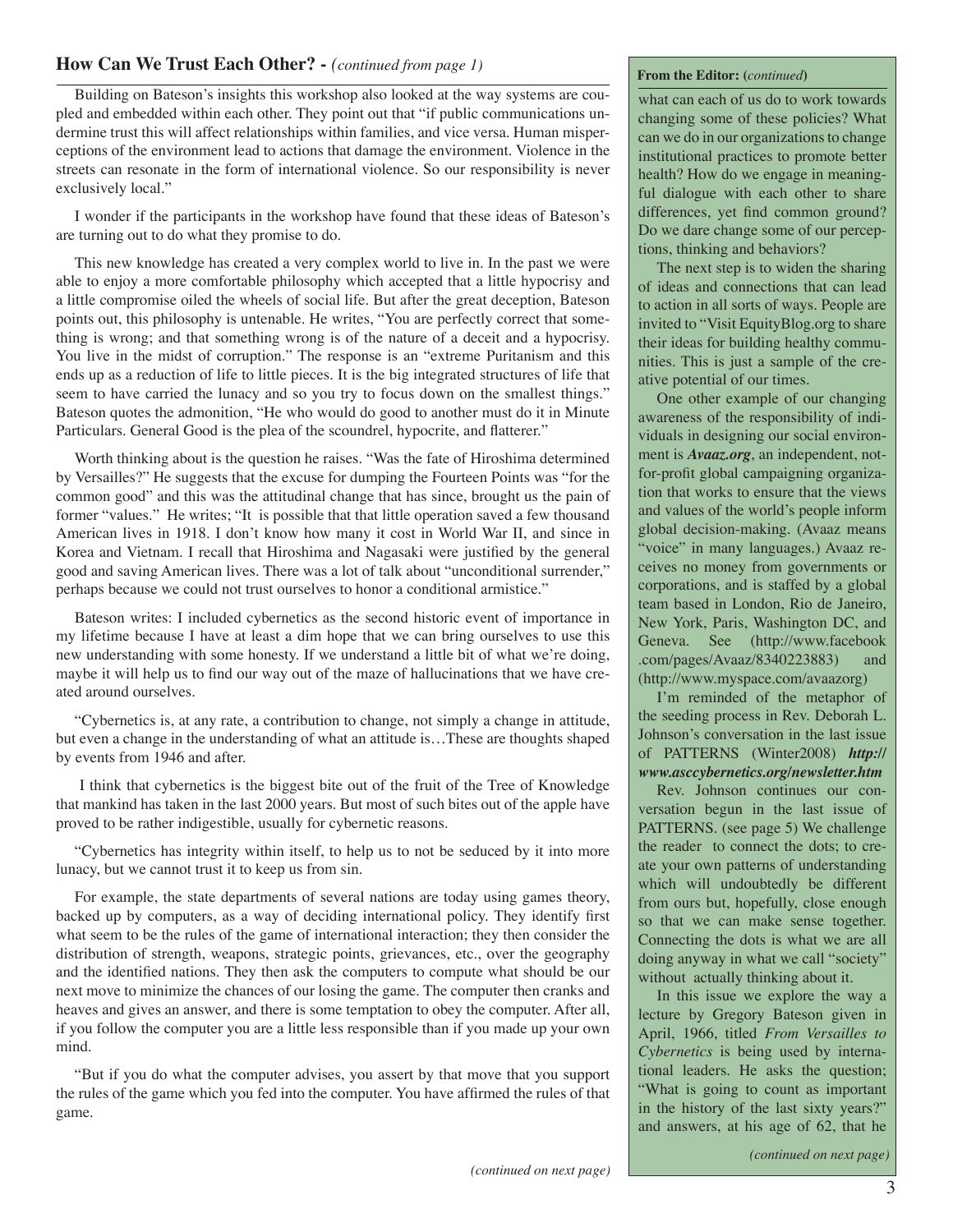### **From the Editor: (***continued***)**

had seen only two moments, from an anthropologist's point of view, that would rate as really important. "One was the events leading up to the Treaty of Versailles and the other was the cybernetic breakthrough."

 His criterion for historical importance, he points out, is that *"Mammals in general, and we among them, care extremely, not about episodes, but about the patterns of their relationships; with where they stand in love, hate, respect, dependency, trust, and similar abstractions."* 

Bateson asks, *"ifwe really want to know what are the significant points in history, we have to ask which are the moments in history when attitudes were changed, these are the moments when people are hurt because of their former "values."*

We believe that we are living in such "interesting times" at present and have been since the 1960's.

We describe Bateson's ideas through a description of the Fifth International Workshop of Foundation 2020 held in Croatia in May, 2004. Titled, *"How Can We Trust Each Other: Changing the Terms for Public Trust of People, Corporations and the State?,"* The meeting of world leaders was concerned with what cybernetics offers for creating new perspectives that are more useful in making viable changes.

In the Spring 2008 issue of "*Notes from the Field*," a newsletter published by the Institute for Intercultural Studies, founded by Margaret Mead in 1944, Mary Catherine Bateson, President of the Institute, comments on the "interesting year politically, with themes connected to the work of both my parents." (See p. 4) For information on current projects, books, resources and archival materials managed by the Institute, visit www.interculturalstudies.org

 We also report on an exhibition of experimental and contemporary art and design growing out of Gordon Pask's cybernetic theories and practice. Titled: "Pask Present," it was held in Vienna, Austria where the work of Pask and also the work of von Foerster is archived.

The American Society for Cybernetics 2007 Conference in Vienna is reviewed by Lucas Pawlik on page 6. He also provides a taste of the innovative think- *(continued on next page)*

## **How Can We Trust Each Other? -** *(continued from page 1)*

"No doubt nations of the other side also have computers and are playing similar games and are affirming the rules of the game that they were feeding to their computers. The result is a system in which the rules of international interaction become more and more rigid.

"I submit to you that what is wrong with the international field is that the rules need changing. The question is not what is the best thing to do within the rules as they are at the moment. The question is how can we get away from the rules within which we have been operating for the last ten or twenty years, or since the Treaty of Versailles. The problem is to change the rules, and insofar as we let our cybernetic inventions\_\_the computers\_\_lead us into more and more rigid situations, we shall in fact be maltreating and abusing the first hopeful advance since 1918.

"And, of course, there are other dangers latent in cybernetics and many of these are still unidentified. We do not know, for example, what effects may follow from the computerization of all government dossiers.

"But this much is sure, that there is also latent in cybernetics the means of changing our philosophy of control and a means of seeing our own follies in wider perspective."

**Ed.Note:** "From Versailles to Cybernetics," is particularly relevant today. Find in *Steps to an Ecology of Mind, University of Chicago Press edition 2000 (P. 477)*

## **What's On My Mind** *By Mary Catherine Bateson*

Some clues about making democracy work from Mead and Bateson

 This has been an interesting year politically, with themes connected to the work of both my parents. My mother, as many of you know, was patriotic in ways that were hard for m own genertion to uderstand. She was a lifelong Democrat, yet she believed that for our kind of democracy to function it was important that the citizens believe that whichever party won they would govern in acceptable ways. She would have been grieved at the increasing bitterness and demonization between the two major parties.

Gregory was almost totally uninterested in electoral politics, but he wrote an essay about Woodrow Wilson's fourteen points and the treaty of Versailles at the end of Wold War I that seems relevant. Deception is appropriate, he said, as a strategy within the context of war, but fatal to future trust in the process of making peace – a typcal Gregory "logical type" argument that seems to apply to one of the dilemmas that has been worrying in the context of elections, the probable loss of trust in the process from using voting machines that can be manipulated.

At the same time, the usefulness of science in providing trustworthy information, something that both Margaret and Gregory cared about, has been under renewed attack. Those who deny that species, including our own, have evolved over time are not simply arguing against a particular theory about something that occured in the past, which is useful and often productive, they are also arguing against the very process whereby scientific findings are compared and verified  $-$  a process that we need to be able to trust if we are to make realistic decisions in the face of climate change and other issues that lie ahead.

It is interestng that these toxic trends seem to have developed and converged in the same decade.

*(Visit www.marycatherinebateson.com to read what's currently on her mind.)*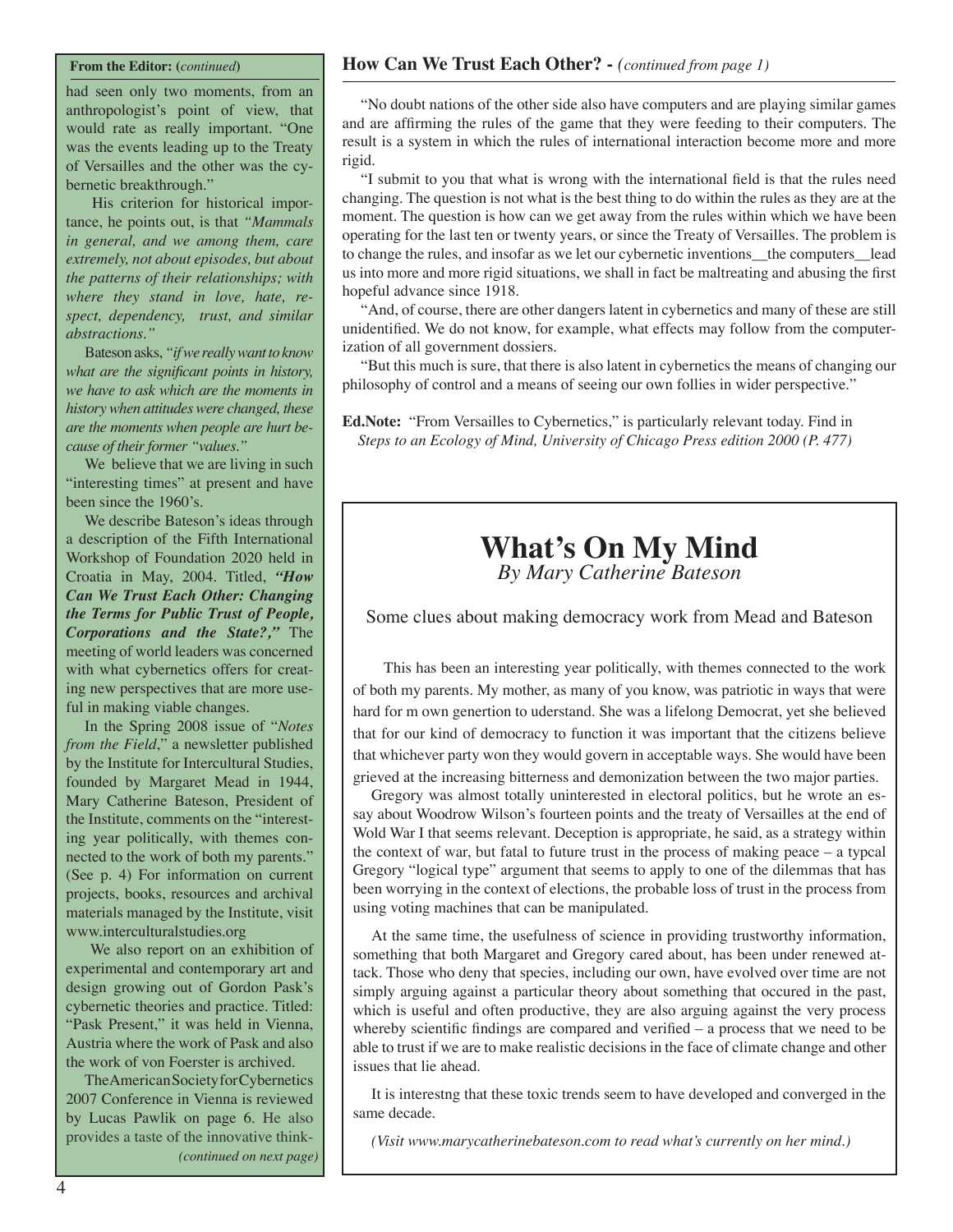## **Embodying Change: Moving to Oneness**

*This is the second part of a Conversation with the Reverend Deborah L. Johnson (See Science and Spirituality, PATTERNS Winter 2008)*

**Barbara:** In our last conversation you were talking about the evolutionary idea of spiritual consciousness as a cyclic process using the germinating seed producing the fruit as a model. You emphasized the importance of understanding the pattern looping around but always going in a certain direction and never reversing itself. I had the feeling that you were suggesting that love was the motivating force just as Humberto Maturana suggests. **Deborah:** Well, that Love would be another name for the Oneness. That love is the vibration that heals the sense of separation. I firmly believe (and the Letters from the Infinite Series reinforce) that the only thing that ever needs to be healed is our sense of separation because, according to our spiritual DNA patterns, we're already perfect, whole and complete. So the love acts like a de-coder. It's like putting on glasses that help you to see the goodness at hand; it helps you to perceive the Oneness; it helps you to feel connected. I love the way that George Washington Carter put it – "Whatever you love enough reveals its secrets to you."

**B:** In the very beginning of our conversation *(see PATTERNS Winter 2008)* you pointed out the fact that we do not see ourselves as Life. Life is something we do. So it brings us back to that circularity of the need to love ourselves in order to love Life.

**D:** I think the spiritual world is ultimately about perception. There are umpteen things out there but what do we focus on? And what meanings do we give to what, in fact, has our attention? So we go back to this idea of Love as my starting point for unitary wholeness. If I start with that energy first and foremost, love is going to create a completely different view of what's going on. And I mean that at the most dramatic level. We can even take something like 9-11. Seen separately, what a great tragedy that was! But if I step back and realize that there's really only one of us here, then that was some part of me flying those planes. That was some part of me as a passenger on the plane, some part of me hit by the plane, some part of the one collective mind grieving.

Then we stop and ask ourselves. "What was that all about? What was that pain and what was trying to be said?" These were not places that were pulled out of the yellow pages. We had very specific targets; The World Trade Center, the Whitehouse, the Pentagon, the, "United" and the "American" Airlines. If we talk about interconnectedness we must stop for a second and ask, "What is the relationship between the Pentagon, the Whitehouse, the World Trade Center and what was it that people felt so passionately to bring world attention to? What was this sacrifice, both willing and unwilling, about?" I find it extremely disheartening that here we are years later and so few people have even bothered to ask themselves the question of what was the interconnectedness of those targets and what is the underlying message that was trying, in fact, to be said?

**B:** Again, if we really love life and ourselves as being life, we would ask that question.

**D:** If we're really a global community we would ask, "Why is some of my community in such pain that they would do a thing like that?" It's not good enough to just label people as "bad" people. There's always a motive for anything. We would know that at the most basic level if we were to stop labeling people as their actions; if we were to stop just looking at the net results and ask what are the underlying patterns? What are the assumptions? What are they using as the constant in the equation? If we would just stop for a moment and look back with quiet eyes we would find that there are patterns to things.

**B:** And those patterns always include ourselves.

**D:** Right, and the dis-connect comes from our unwillingness to live in the place of Oneness. If we did that, Oneness would make us level. Part of how I get my identity is that I'm not you; I''m separate from you. We are judging each other by our actions and determining our worth and value by our actions. I'm not seeing you as a spiritual being anymore. Here's the clincher. It goes back to the superior thing again. I get to be better than you. I don't want to be one with you because somehow that would drag me down.

### **From the Editor: (***continued***)**

ing that goes on at the ASC conferences with a brief description of a "Bedtime Story of the Second Order" that will be presented by Pawlik and Thomas Cook at the up-coming 2008 ASC Conference in Urbana at the University of Illinois, May 11-15.

Lucas is currently working as an author, artist, and teacher in the field of science and the arts in Vienna and Thomas Cook, a Juilliard-trained actor, is currently teaching yoga, tai chi, and movement for actors while nurturing a growing Alexander Technique practice also in Vienna.

This Urbana conference is unique and there's still time to sign on to it. The Conference is reflective, emphasizing the variety and individualized perceptions of what it is to be "a cybernetician."

The ASC Conference coincides with the 8th Understanding Complex Systems (UCS) Symposium on the topic "Informatics, Energy and others." See http://www.how-why.com/ucs2008/ for more information. Registration for the ASC "My Cybernetics" conference also includes registration for the UCS Symposium and these two events will jointly celebrate the  $50<sup>th</sup>$  anniversary of the Biological Computer Laboratory created by Heinz von Foerster, a seminal thinker who founded Second Order Cybernetics.

We invite new readers to get familiar with this timely pivotal way of seeing and being in the world by going to the ASC website listed on page……… where we have more information and announcements.

As we can see by reviewing past ASC conferences, the variety and the scope of presentations demonstrates that Cybernetics and Systemics is not a discipline in and of itself. For those who are concerned about the state of our planet we suggest visiting our various sites on the internet. Membership in the ASC is open to all who want to explore this pivotal epistemology.

Finally, please note the quotes from Mary Parker Follett on pp. 9 and 12.

**The New State** was written in 1918 presenting ideas remarkably in agreement with current systemic and cybernetic thnking.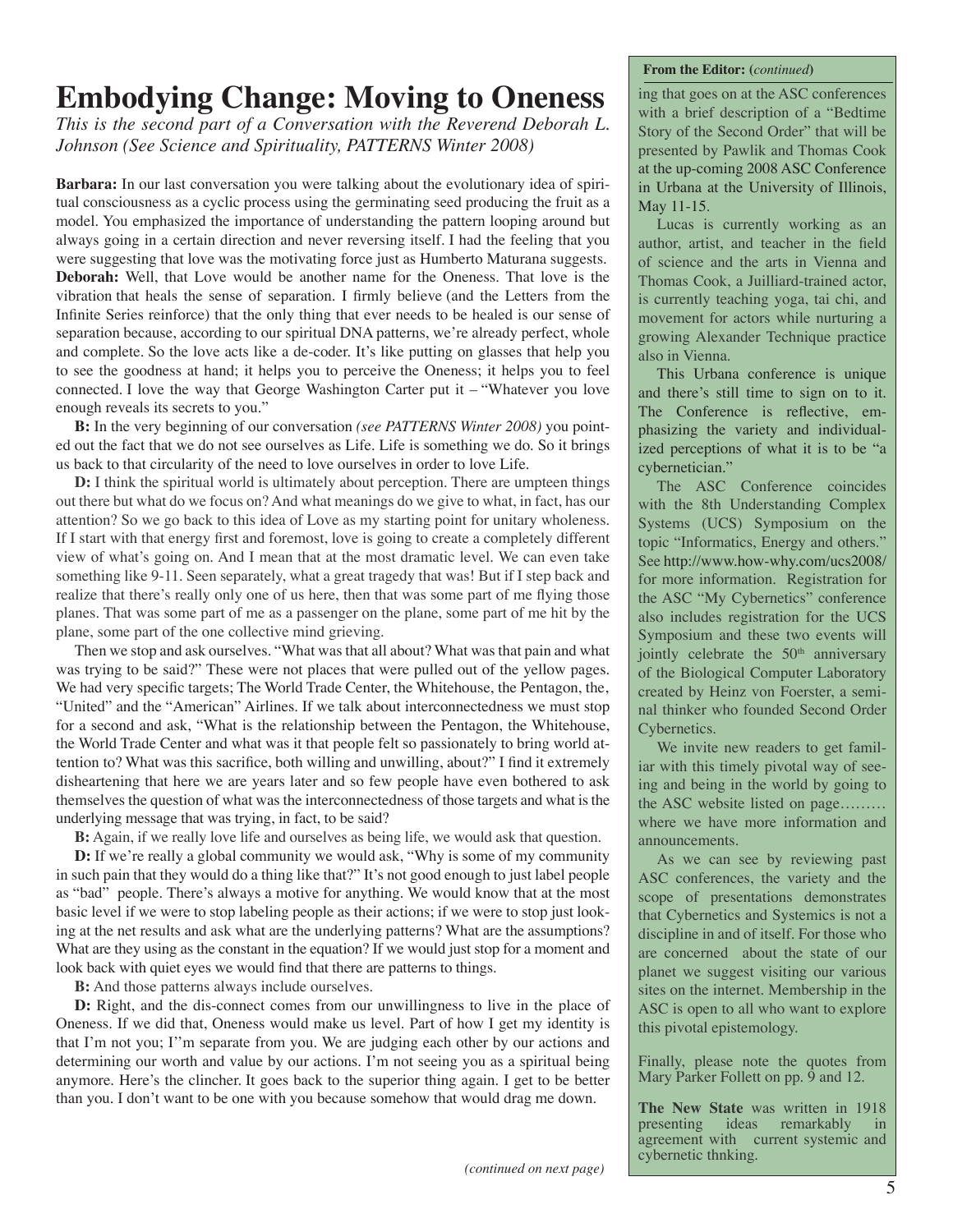## **Heinz the Third: Through the Eyes of a Participating Observer**

## *A report on the third Heinz Von Foerster conference held in Vienna. By Lucas Pawlik, PhD.*

I am just coming home from the follow-up of the third Heinz von Foerster conference: A wonderful little workshop with Pille Bunnell and Klaus Krippendorf about language and accountability, which ended with a passionate plea that we (cyberneticists) should hold ourselves accountable for strengthening the cybernetic discourse by creating space for others to participate. Having merely stumbled into cybernetics due to my passion for Heinz von Foerster's thinking, but also having presented a brief theatrical play as presentation at this very conference, it left me wondering, was I one of those who should invite or one of those who should be invited? Conversing with some of the other new speakers from a variety of fields, we seemed to have a shared confusion on this question.

Such a confusion will most likely only be cleared up through acting and working together.

What became obvious during the conference is that so many disciplines and languages can't be held together with a label. Throughout the weekend various hints were given as to how this might actually be done.

Our hosts Karl and Albert Mueller had carefully staged the sequence of events in the Viennese dining and conversation culture of cafes, "Heurigens," and the impressive halls of the old Viennese university. Their excellent coordinators gave an exemplary performance in making people feel very welcome. Louis Kaufmann's profound lecture on Eigenforms gave the strong impression that if we could apply what he demonstrated on a formal and geometrical level to the organization of our own gatherings, our diversities would indeed not be a problem, but an incredible advantage.

Ranulph Glanville's and Paul Pangero's presentations gave a heartfelt portrayal of Gordon Pask's heritage,

## **Embodying Change: Moving to Oneness -** *(continued from page 5)*

**B:** Can you connect that to the way we teach our children when they enter public school? They are tested and categorized and in the process are reinforced in feeling separate from each other.

**D:** What's interesting about that is its ethnocentrism. There's a value system that's there. I want to be very specific about that. I grew up in Los Angeles and during my earliest years I was in a private school. It was essentially like a Montessori for African- American kids. Then I went to public school from the third grade through high school and during that time I was in very integrated environments and I lived in the part of town where many Japanese-Americans lived. When I was going to junior high and high school I was in the college prep advanced classes and the majority of my classmates were Japanese. I was a minority in those classes even though by my Senior year the school was 75% African-Americans and 25% Japanese. By that time there were only 6 black kids in the advanced academic program but ALL of the Japanese kids were in them. I'm bringing this up now, not so much as a commentary on the obvious race issue, but because the Japanese had a very different approach to learning and I actually learned under the Japanese system.

**B:** And what's the difference?

**D:** At the beginning of each semester, the Japanese kids would do the same negotiations in every single class with every single teacher. The things they had to bargain for were very instructive. The first thing they bargained for was no bell curve because the bell curve, in and of itself, would make the assumption that some kids were going to would make the assumption that some kids were going to grade **Spiritual** by straight percentage because they knew that in the final analysis there wouldn't be ten points between any of us. And number three was that everybody who earns an A gets an A.

Do you know how difficult those things were to negotiate in our American system? If an instructor gives all A's there is an assumption that the Instructor must have been wrong or too easy and they are penalized. There is no expectation that every single person in the classroom was going to succeed. The Japanese kids didn't believe that. They believed we were all going to succeed and we that. They believed we were all going to succeed and we **perception."** every single time. In Chemistry, for example, at the beginning of the school year we would divide up the experi-

*"The world is ultimately about* 

ments to be done over the whole year. Teams would be assigned in advance so you knew this is your experiment. We would perform the experiment ahead of time, master it, and teach the rest of us. If I missed any class on any subject, somebody delivered the work to me before the end of the day. It was a completely different way of being in the world. It was a very different assumption; that from a teamwork standpoint, we were all going to succeed. Taking away the bell curve, letting everyone get a straight percentage, stopped the competition among us. There was room enough for everyone to get an A.

I'm being very specific about this. We haven't developed a system that either anticipates, expects, or rewards everyone for, "getting it." In the Japanese system, because we knew we were all going to make it, there's a built-in competition which in and of itself wasn't bad. We would compete with each other but we were competing against our own personal best. That's different from a reward system that has winners and losers.

**B:** I'm wondering if the Asian culture as a wholistic culture and the Western culture based on duality plays a part.

**D:** I'm not saying we need to go to that extreme. In Japan you have systems that are so rigid and expectations so high that if someone doesn't perform at a certain level you have suicides and such. But what I am saying as a contrast is that I had a chance to grow up to know what it was like to do my serious academic training with instructors and co-students who were on a Oneness model.

*(continued on next page)*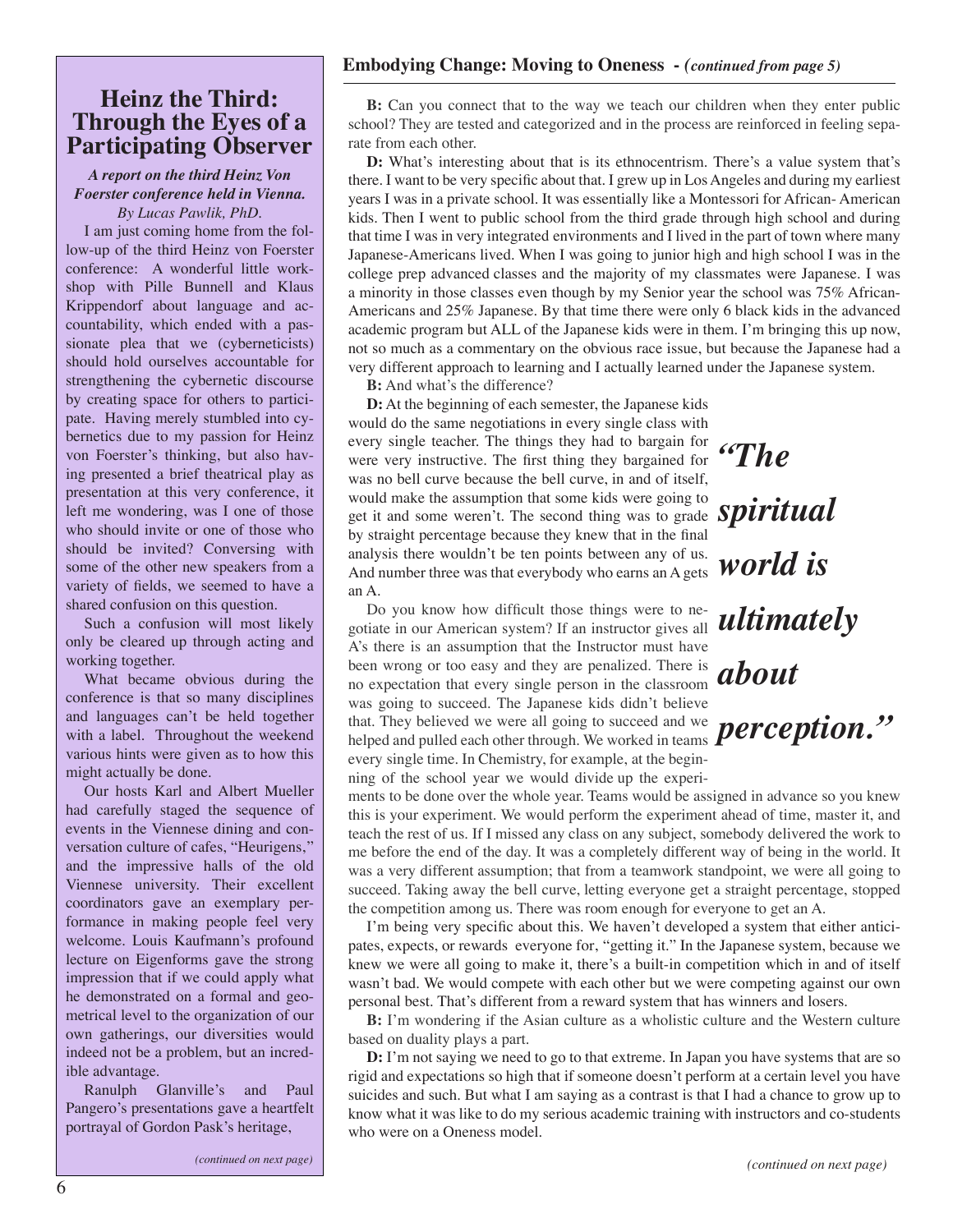## **Embodying Change: Moving to Oneness** - *(continued from page 6) (continued from previous page)*

**B:** A system that was not destroying you but was supporting you?

**D:** It had its limits. As a black kid growing up I knew I wasn't going to be invited inside my Japanese friends' houses. But in terms of this being able to work together, support each other and come from a position of Oneness, there are possibilities.

**B:** That's the advantage of being able to see the patterns that are destructive and how they can be rearranged in different harmonies. It really boils down to shifting perspective.

**D:** When we pose the question as, "How do we undo systems that don't work well?," I think this question keeps us in the paradigm that we are trying to get out of. Part of the difficulty here is the English language and this is something that comes up in my books, *The Sacred Yes and Your Deepest Intent*. We use the same word to describe the end result as well as the activity. For example, take the word "building." Building can either be the end result or it can be the process of doing it, both the noun and the verb. And sometimes the emphasis needs to be on the process but we have the emphasis on the end result.

Take, for example, in Greek the word "do." How do we "undo?" There's a word in Greek, peieo, that means "the end result." Not the process, but the act, what's done, that takes on a life of its own. It would be like if I were to say to you in exasperation, "What have you done?" When I say that to you I'm not really asking you to explain to me how you got there. The Greek word is more like talking about the rippling effect. This is the type of "do" that Jesus is said to have used on the cross, "Forgive them, Father, for they know not what they do." This is the "do" where something is set into motion.

But there's another word, prasso, which doesn't refer to the end result but to the activity and the process of bringing something into fruition. And that's where we have to put our attention in social change because we cannot "undo." What's done is done. But when we recognize that, in every moment of the day, things are creating themselves anew, we have the ability to intervene at any moment in time. Not to undo the past but to start to do something else. The difference in that is extraordinary. It raises the question, "Is my charge to undo what we've been doing or is my charge to start to do something else?"

This is not just semantics. It is a possibility. I tell people, for example, you can create a new past and they look at me as if I were crazy. Today becomes yesterday tomorrow. You can start a whole new past by what you do today.

I'm a Diversity Trainer so I'm acutely aware of this especially when people get so overwhelmed with all the legacies of sexism and racism and ask "How can I undo all that?" But you can't worry about undoing all that; what we have to be aware of is to not be consciously repeating it. And that becomes choice. That's when we become aware. We ask, "What can I do differently now?" This is very, very different energetically.

If you think of it like a family situation, you can't undo what you did with your spouse. All you can do is start where you are and start to set something else into motion that brings about both the transformation and the healing. That's a very interesting link within this interconnectedness thing. Trying to undo it is one thing. However, if I start moving in alignment with spiritual principles, then the energy that was underneath, what was there before shifts. It's like taking heat away from fire.

**B:** It's like, instead of solving problems, it's dis-solving problems.

**D:** Yes, You rob it of its energy. It's a perceptual shift. Pain pushes until vision pulls. It's not to be pushed by what I don't want anymore. It will put my attention on where I want to go.

**B:** You mentioned that your book is not only transformational in this way but is also revolutionary.

**D:** Oh yes. *(laughs)*

**B:** How would you define "revolutionary" in this same way?

**D:** I would go back to the discussion we were having about the algebraic equation. *(PATTERNS, Winter2008)* What is the constant in the equation? A revolution, technically speaking, is just that. It's the revolving around something. When you change the center of what your world revolves around, that creates a revolution. If we move from a

showing there is still passion in the cybernetics movement. And while some speakers seemed to be misled by the notion that power point presentations would do the communicating with the audience for them, Pille's visual feast magically supported and beautifully corresponded with her talk.

Overall there was a general sense of disparateness, a lack of courage to act differently and strive for a common matrix, *Systemics*, which this conference should have been about. These failings became obvious when Peter Krieg gave us the privilege of watching another, and until then, unpublished interview with Heinz von Foerster. Heinz's quality of being able to give a seemingly effortless and humorous overview of what the fundamentals of observing and circular thinking could be, had, in my opinion, not been reached through our common endeavors at the conference. While the gap, which his death and the deaths of many others of the great figures who have left, most probably can be closed through a consciousness of acting and thinking together, we have not achieved it yet. But another beginning step has been taken and, thinking of Heinz, it's probably fitting to quote the I Ching in this respect: "*Persistence furthers*."

Looking forward to the next Heinz von Foerster conference.

*Lucas Pawlik was born in Vienna in 1975. His Magister thesis at the Vienna Institute for Philosophy of Science explored the self-reference of knowledge forms questioning logic, language, identity, and their relation to the sacred (1999). From this, a working relationship with Heinz von Forester arose, in which Pawlik assisted in the making of Foerster's last book, "eil der Welt," and which led to the forthcoming of Pawlik's book, "AuVerstehen Verstehen Nicht-Verstehen Verstehen," finally published in 2005. In 2006, he finished his doctorate at the Vienna University of Fine Arts. His dissertation,"Patterns of Regeneration," further develops Heinz von Foerster's notion of systemics as a unity of art and science, through which the mortal human being can understand its embeddedness in the universe it creates.*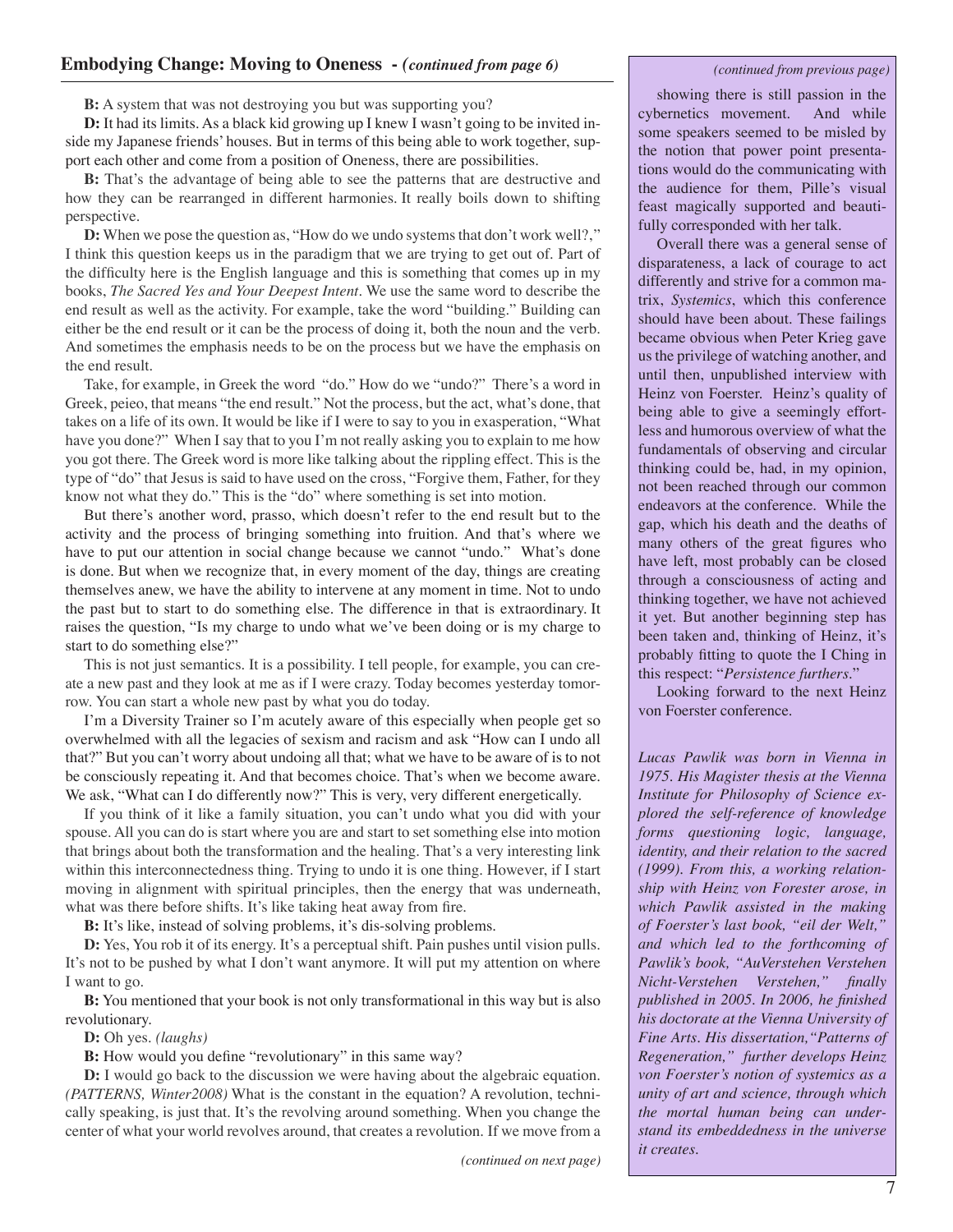## **Eminent scientist inspires art and design that has a mind of its own.**

Dancing robots, singing sculptures and growing metal tentacles were just some of the bizarre exhibits that were featured in an exhibition of work inspired by eccentric scientist Gordon Pask, one of the forefathers of cybernetics, in Vienna.

Gordon Pask (1928-1996) was a British scientist and artist, whose work was key to the development of cybernetics – the study of systems of communication, control mechanisms and feedback. He worked in academia, the arts and industry, producing poetry, plays, interactive sculptures and teaching machines.

The 'Pask Present' exhibition follows the 'Maverick Machines', held at the University of Edinburgh last year, the first exhibition of art-work inspired by Gordon Pask. It was held at Atelier Färbergasse, Färbergasse 6, A-1010 Vienna, from  $26<sup>th</sup>$  March to  $4<sup>th</sup>$  April, open daily from 13:00 to 21:00.

Focused on the influence of Gordon Pask today, the exhibition's works ranged from the practical to the bizarre and included pieces by established artists, architects, designers, academics and students. Work has been inspired by many aspects of Gordon Pask's work, including his interest in analogue computing and his experiments with electrochemistry.

Many of the exhibits appeared to have a mind of their own, such as dancing robots which interpreted viewers' expressions to decide on the most amusing routine, 'singing' sculptures which changed the noises they produce depending on other sounds in the area around them and giant metal tentacles growing in electrified liquid.

*(continued on next page)*

## **Embodying Change: Moving to Oneness -** *(continued from page 7)*

dualistic construct to a Oneness paradigm, then our whole attention is going to revolve around a Oneness.

On a social change level it's consciousness that is underneath everything, including all of our institutions and ways of being in the world, which become the foundation. As we start getting into a oneness paradigm, it cracks the foundation of duality. You can't keep building on top of it. In order to build you have to retro-fit or change the foundation and then you can build again.

The same process happens in our individual lives. This would be like the parable that Jesus talks about of the foolish man who builds his house upon the sand. Individually or collectively, every time we come to that place where we realize we have built our house on shaky ground there appears to be a revolution in our lives.

This is a piece I think, in my personal opinion, that spiritual communities need to take great ownership of. There's a letter in *Your Deepest Intent* called "Love the Vineyard," where it talks about the biblical parable that you can't put new wine into old skins because the wine is effervescent and expands. You have to have new skins. The letter said to the metaphysical community *secrets to*  (more specifically the New Thought Movement that I (more specifically the New Thought Movement that  $\frac{1}{2}$   $y_0 u$ ." the new wine but offering them little when their skins

*"Whatever you love enough reveals its*

break. I see this happening all the time. You grow and you heal and you transform. It's the same thing when you talked about the justice system in PATTERNS.(Winter2007) We can do all this rehabilitation but if we release people back to their same ghetto, same barrios, same dilapidated economic systems, what happens when people start to grow, start to heal, start to get into the Oneness? They begin to realize that all through their lives their approaches have been built on something other than Oneness and all of the rehabilitation starts to get shaky. This happens to everyone on the Oneness journey.

I feel, as spiritual revolutionaries, that we have a responsibility to understand that if people buy into these values of Oneness, it's going to mean change and that it is our job to help shepherd people through the change. Mandela didn't just take over South Africa; he ushered people through the reconciliation process, through the change. In the feminist movement, we didn't just ask for equality; we had to work it out with the men.

**B:** We learned through each other. Through women support systems.

**D:** Yes, that's what I mean. The diversity training in the corporate environment is where we'e trying to help people adjust to the shift and the change. We're saying, "Yes, it's going to change and it's going to be alright." It's going to be for the better. I don't believe that the spiritual communities that are putting forth the paradigm of the Oneness are stepping up to the plate. We say we want to be involved, but are not ushering in the change, not doing the messy work of societal transformation.

**B:** I feel the same way about the academic community. We can talk about the change but it's in the process of supporting each other that society changes. We have to be involved in the action of change in ourselves to be living the change. Here again, the Urobouros, the medieval symbol of the snake eating its tail, is such an appropriate symbol for the "new science" of Second Order Cybernetics which offers that change. We can't make the change in thinking without embodying that thinking.

**D:** We can't just talk concepts. We have to demonstrate principles in action. We need to provide the support systems to really think through the implications of this. How would education change? We must engage in the process.

**B:** I fully resonate with this and appreciate the opportunity to talk with you. Speaking of building on new foundations of oneness, I think, is particularly relevant to the science of systemics and cybernetics based as it is on the understanding of wholism in nature.

For me, this is the foundation of why we publish PATTERNS, not only for the academic community but for the general population as well. We no longer can afford this habitual sense of separation from nature and from each other.

••••••••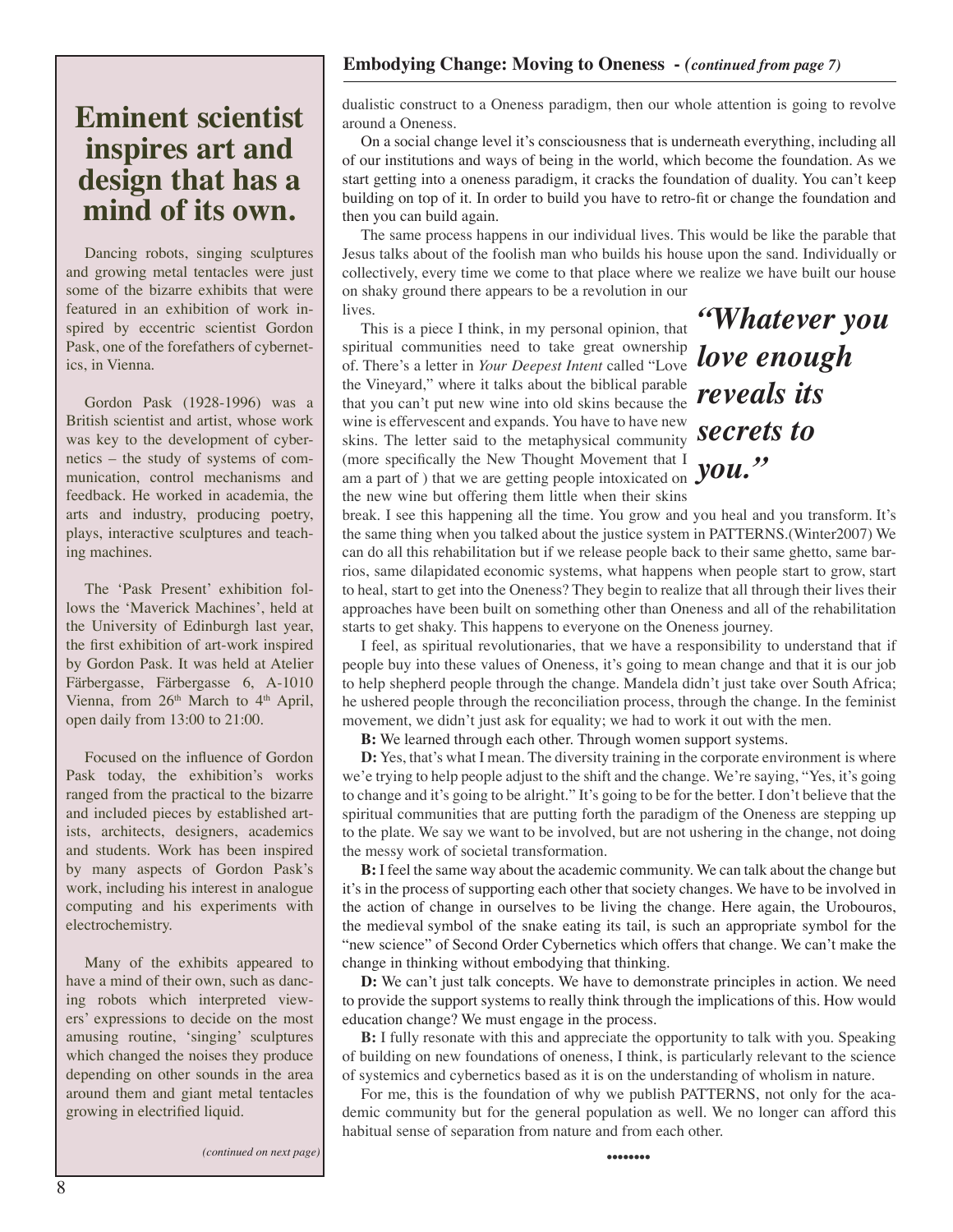# Empowered dialog can bring *(continued from previous page)* **wisdom to democracy**

 *Reprinted with permission from The Global Intelligencer*

An emerging form of democracy offers hope for generating the wisdom our cultures need to survive the 21st century and co-evolve into higher levels of awareness and aliveness.

The new democracy is grounded in the power of true dialogue among diverse people to help the People (as a whole) transcend the limits of personal perspectives and resonate with each other and the world through the fact of their interconnectedness, revealing bigger pictures and deeper wisdom than any individual or group could find alone, making it possible to create together solutions, visions, communities and societies that make sense and serve Life now and for generations to come.

Thousands of people have experienced this sort of powerful "generative dialogue" in personal conversations, workshops, and spiritual communities. Some tribal societies have grounded their communal life for centuries in such conversations. But only recently has a movement emerged to bring the living power of generative dialogue into the very structures and processes of modern politics and government. Some efforts involve helping existing officials and institutions use generative dialogue. Others involve creating entirely new institutions which place generative citizen and stakeholder deliberations at the center of social decision-making. People like the Dalai Lama advocate creating an entire "culture of dialogue and nonviolence" capable of generating democratic wisdom.

It is already happening. There is much reason for hope -- and for hard work. Let's look at some of the fascinating news and possibilities.

In 1991 the leading Canadian newsweekly, Maclean's, sponsored a dialogue about the future of Canada among twelve ordinary Canadians carefully selected for their differences. They were nurses, lawyers, teachers, musicians, company workers. They were White, Black, Native, male, female, from across Canada. Right from the start, they were passionately divided about minority rights and Quebec independence. They'd never seen the world through each other's eyes. They were arrogant, hurt, compassionate, intense. Maclean's brought them all together for three days of conversation facilitated by a team from the Harvard Negotiation Project, led by Getting to Yes co-author Roger Fisher.

After two days of ideological battles and emotional upheavals, a breakthrough happened. A peacemaking woman from Ontario listened with real compassion to a very upset woman from Quebec, and they bonded. The next morning the Quebec woman, in turn, deeply heard the Native woman. A spirit of partnership blossomed and by the end of the last day, the group had agreed on a vision for Canada that advocated more mutual awareness, connectedness, and collaborative activity. Their agreement fills five of the (amazing) thirty-nine pages of coverage provided by Maclean's in their July 1, 1991 issue, entitled "The People's Verdict." The event was also covered by an hour-long Canadian TV documentary.

### •••••••••••••••

*"Our government forms cannot be fossils from a dead age, but must be sensitive, mobile channels for the quick and quickening soul of the individual to flow to those larger confluences which finally bring forth the state. Thus every man is the state at every moment, whether in daily toil or social intercourse, and thus the state itself, leading a myriad-membered life, is expressing itself as truly in its humblest citizen as in its supreme assembly."*

*"The group organization movement means the substitution of intention for accident, of organized purpose for scattered desire. It rests on the solid assumption that this is a man-made not a machine-made world, that men and women are capable of constructing their own life, and that not upon socialism or any rule or any order or any plan or any utopia can we rest our hearts, but only on the force of a united and creative citizenship."*

**The New State,** *by Mary Parker Follett. Originally published in 1918*

Co-curator Richard Brown, research artist in residence at the University of Edinburgh's School of Informatics, said: "In many ways Gordon Pask was too far ahead of his time – many of his ideas about cybernetics are only just coming into fashion now. Most computer scientists have a different way of thinking compared with him and don't necessarily understand his ideas – they tend to see computers as machines which are told what to do, whereas Pask was much more interested in having a conversation with the computer."

"Pask Present" was curated by Richard Brown, Stephen Gage, Professor of Innovative Technology and Dr Ranulph Glanville, President elect of the American Society for Cybernetics and Professor of Architecture and Cybernetics. Both Ranulph Glanville and Stephen Gage are at the Bartlett School of Architecture, UCL

The exhibition was sponsored by the Austrian Minister of Science and Research, the Ministry of Education, Arts and Culture, American Society for Cybernetics, Austrian Society for Cybernetic Studies, The Bartlett, University College London, The School of Informatics, University of Edinburgh, BLAHA office furniture, Gordon Pask archive at the Dept. of Contemporary History of the University of Vienna. The Heinz von Foerster Society, Vienna, acted as a local organiser.

Running concurrently with the exhibition was the 19th EMSCR Conference (European Meeting on Cybernetics and Systems Research at the University of Vienna) where many of the exhibitors were giving papers. Additionally there were two presentations at the Universität für Angewandte Kunst (University of Applied Arts, Vienna). On 31<sup>st</sup> March there was a presentation of work from final diploma year and Masters students from the Interactive Architecture Workshop at the Bartlett School of Architecture. On 8th April at 1900 h Professor Glanville gave a lecture titled, "Cybernetics for Architects."

(continued on next page)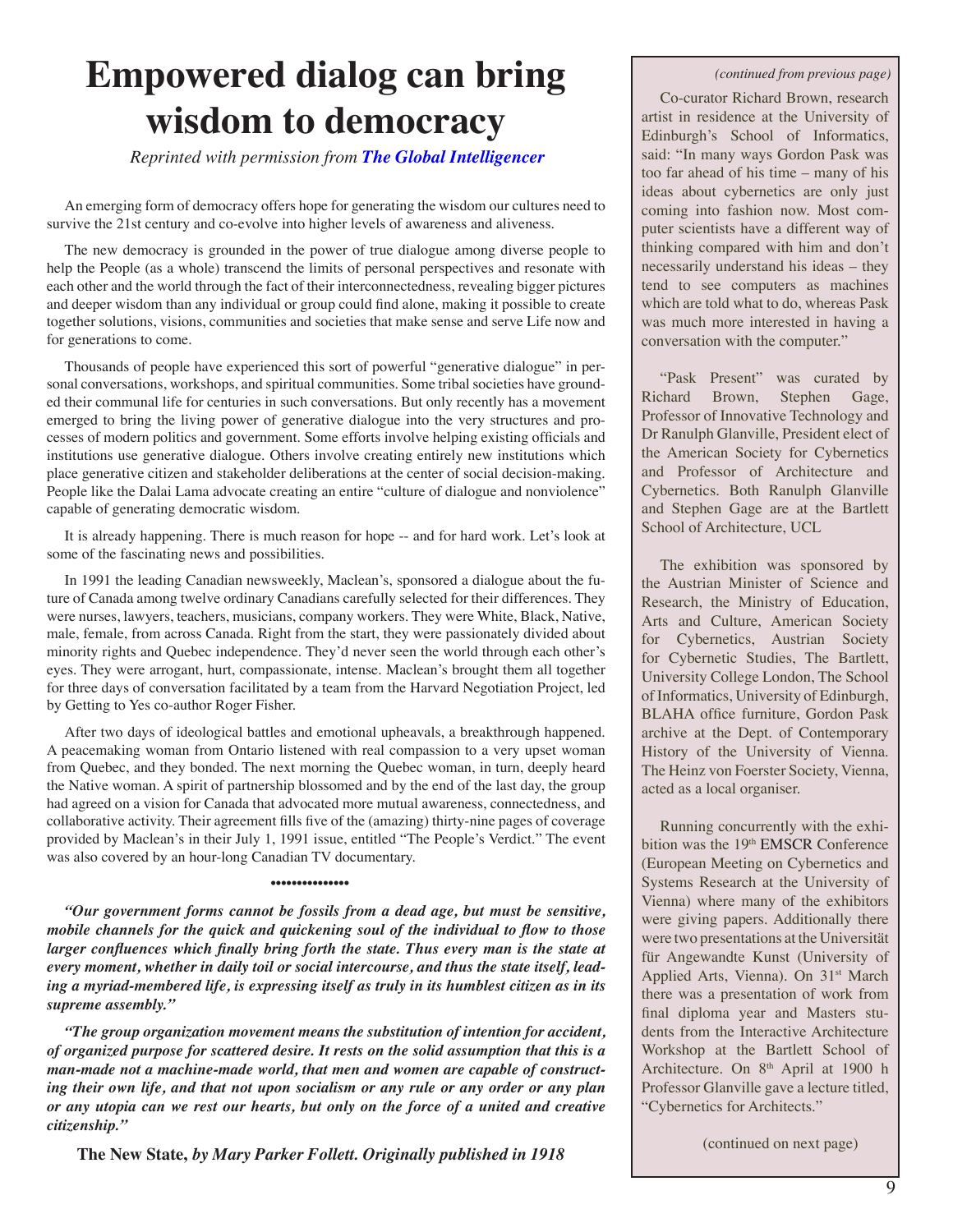### *(continued from previous page)*

More details on the exhibition can be found at www.paskpresent.com

On the occasion of the exhibition a catalogue will be published: Pask Present. An exhibition of art and design inspired by the work of Gordon Pask (28 June 1928 to 28 March 1996), cybernetician and artist, eds Ranulph Glanville and Albert Müller, Vienna 2008 (edition echoraum)

Another publication deals with Gordon Pask's importance as a scientist: *Gordon Pask, Philosopher Mechanic An Introduction to the Cybernetician's Cybernetician,* eds Ranulph Glanville and Karl H. Müller, Vienna 2007 (edition echoraum)

For further information, contact:

Richard Brown, School of Informatics, University of Edinburgh; rb@mimetics.com, 0044 7796 151787

Stephen Gage, The Bartlett School of Architecture UCL London, s.gage@ ucl.ac.uk

Ranulph Glanville, CybernEthics Research, Southsea UK, ranulph@glanville.co.uk

Albert Mueller, Institut für Zeitgeschichte der Universität Wien, albert.mueller@univie.ac.at

Ed Nash, Press Officer, University of Edinburgh; Ed.Nash@ed.ac.uk, 0044 131 650 6382

Nadia O'Hare Communications Officer, the Bartlett School of Architecture ,UCL London n.shannon@ucl.ac.uk

*"We are caught in an inescapable network of mutuality, tied in a single garment of destiny." Martin Luther King*

## **Systemic Thinking: A Bedtime Story of the Second Order**

*A Description of a presentation to be made at the ASC Conference in Urbana, Illinois May 11-15, 2008* 

Like Humberto Maturana expressed it in, "An Unfinished Revolution? Heinz von *Foerster and the Biological Computer Laboratory'"* Albert Mueller and Karl Mueller [eds] (p. 47, 2005), *"I understand Heinz von Foerster as the crossing centre through which all ideas of the BCL traveled. His common interest way of speaking united the various groups of the BCL having their own quite diverse specialized interests and concepts."* It is therefore appropriate for me to direct the attention of my contribution for a 50-year BCL anniversary to Heinz von Foerster as a narrator, a speaker, and a listener. In creating such a common language, I want to further explore the capacity of systemic thinking, draw people into dialogue, into participating in a common story and the sense of a common history using a language so self-explaining that it can create a unified understanding amongst the diverse people attending the conference.

Following Heinz von Foerster's refrain concerning the use of causal means, pure logical arguments, or the use of quoting historical incidence as an aim to win a debate through the preference of the use of metaphor and storytelling for the contextual embedment of what is to be expressed, this contribution presents systemic thinking in action as well as the notion of Second Order and circular closing via telling a story about storytelling. In this telling a story about telling a story and listening, becoming transformed through listening and realizing yourself again as a narrator through this transformation, traveling this strange topology as presented through the Klein bottle will be incorporated in this contribution as well. The focusing on Heinz hermeneutic imperative, "The listener not *the speaker defines the meaning of an utterance'"* will be understood as the central axis for this investigation of this process, out of which the main notions of Second Order, such as self-reference and knowing of the not-knowing, will be developed. The well-known gap between acting cybernetically and speaking about cybernetics will be bridged by acting cybernetically through speaking cybernetically. Abstaining from any jargon, this whole story will be designed as one pattern of recurring feedback loops held together by what they represent: "systemic thinking."

For the creation of a context which does not seduce listeners into an academic debate, and being in accordance with the thinking and personal style of Heinz von Foerster, the contribution will be presented as a performance, as the reading of a bedtime story in which the notion of arguing truth is replaced by the notion of investigating the eigenbehavior, the eigen-dynamics of a pattern, a way of thinking and a form of living, while this pattern is at the same time developed through this very investigation.

After the presentation, an open dialogue as an additional feedback loop is desired, in which systemic patterns and thoughts which were aroused through the performance, as well as Pawlik's notion of "Wissenschaftspoesie," as re-generation of systemic philosophical thought through the creation of new styles of presentations, which provides the context of this performance, can be discussed.

Lucas Pawlik Lucas@regenerationlounge.com Thomas Cook onenglen@gmail.co

*Lucas Pawlik was born in Vienna in 1975. His Magister thesis at the Vienna Institute for Philosophy of Science explored the self-reference of knowledge forms questioning logic, language, identity, and their relation to the sacred (1999). From this, a working relationship with Heinz von Foerster arose,*  in which Pawlik assisted in the making of Foerster's last book, "Teil der Welt," and which led to the *forthcoming of Pawlik's book, "ÄúVerstehen Verstehen Nicht-Verstehen Verstehen," finally published in 2005. In these years, Pawlik also published various articles concerning self-reference and Second Order Cybernetics in magazines and journals such as' "Patterns," "Kybernetes," and "Lernende Organisationen," and taught Tai Ji Chuan and various forms of trance and meditation. In 2006, he finished his doctorate at the Vienna University of Fine Arts, "Patterns of Re-generation," which further develops Heinz von Foerster's notion of systemics as a unity of art and science, through which the mortal human being can understand its embeddedness in the universe it creates.*

*Thomas Cook is a Juilliard-trained actor and certified teacher of the Alexander Technique currently living in Vienna.* 

*Through extensive cooperation, Lucas and Thomas have developed a working relationship in which they explore the means and possibilities of circularity and unknowing. Their aim is to make these notions of philosophy, science, and art further accessible to a wider public via the creation of new hybrid forms of presentation uniting form and meaning in the lived experience.*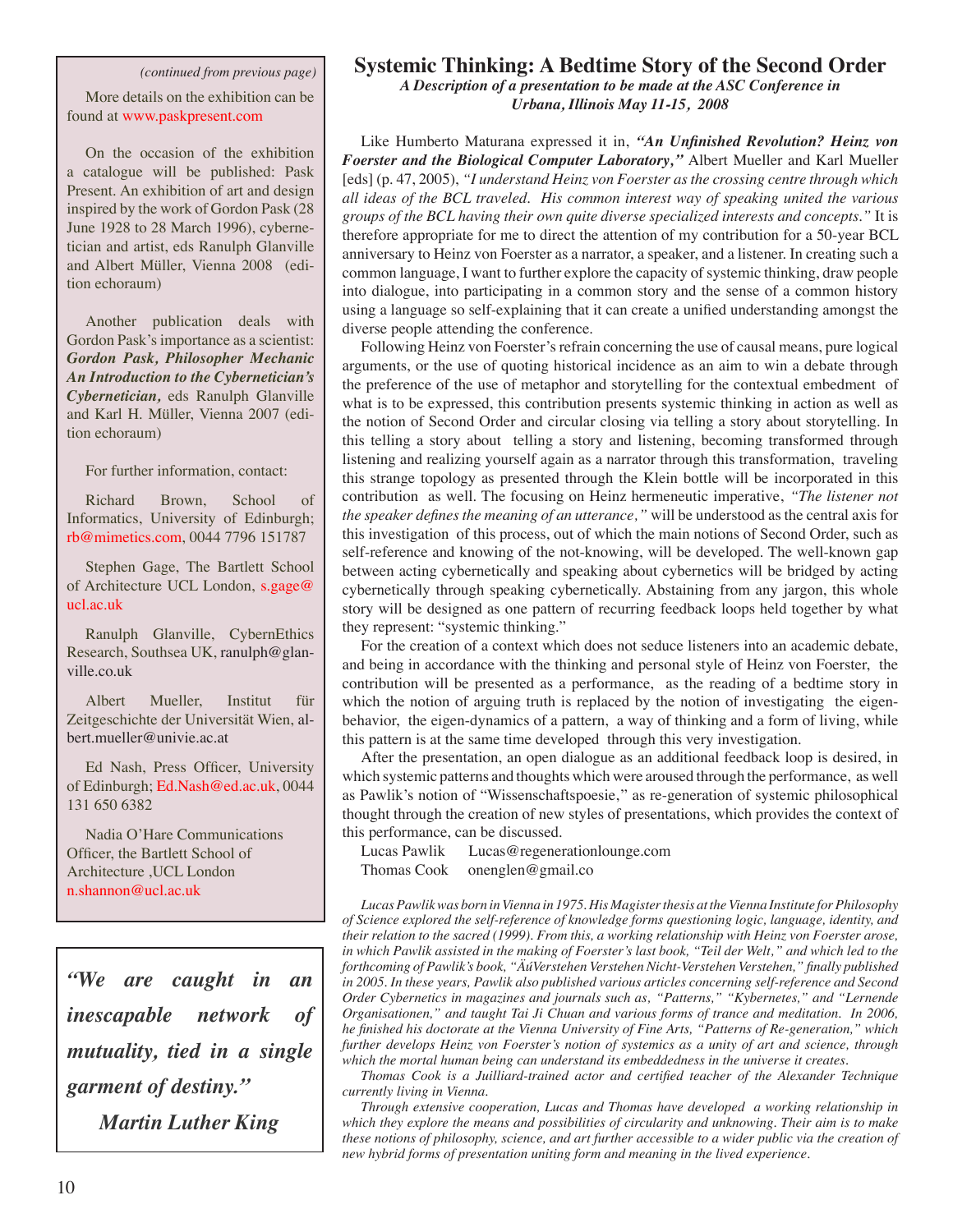## **The new ASC Executive will be taking office October, 2008. Please join us in welcoming and congratulating:**

Ranulph Glanville, President

Elizabeth Simpson, Vice President

Christina Waters, Secretary

Thomas Fischer, Treasurer

Philip Guddemi as Membership Chair

Randy Whitaker continues on as our Webmaster

The present and soon-to-be ASC Executive thank you for making this election a success. Thank you everyone for taking the time to cast your votes.

## **Meet the next ASC Executive Board:**

### *President: Ranulph Glanville ranulph@mac.com*

Ranulph Glanville: studied architecture (AA Dipl), cybernetics (PhD), human learning (PhD), recently awarded DSc for outstanding work in cybernetics and design. Professor of architecture and cybernetics, UCL, London; architectural research, St Lucas, Brussels; research in design, RCA, London; research through design and practice, RMIT, Melbourne. More than 300 papers published mainly on cybernetics and associated areas. Editorial Board of 8 journals, chair of many conferences, regular paper referee for conferences and journals.

Fellow of the Cybernetic Society, the American Society for Cybernetics and the Royal Society for the Arts. Member and officer of several societies. Consulting from hospitals to the military, education to banking.

Has been working on second order cybernetics since the very beginning, with a PhD in 1975 (supervisor Pask, examiner von Foerster). Main interest is exploring the consequences of cybernetic concepts considered cybernetically. Also composes music and creates installations. Was instrumental in the installation of the Pask Archive in Vienna.

On/off association with ASC since 1980; Vice President since 2005.

As vice president I have worked to increase the range of offerings the society makes to its members: our conferences are now back on a steady schedule; the full range of membership grades have been implemented for the first time; our awards and medals have been re-activated, with nomination open to ASC members; Patterns is firmly established in its new electronic format; and elections are, for the first time, being held on time and according to the constitution.

At the same time, I have been working towards an international extension of the ASC in the form of what I call the "cybernetic coalition". This project is in early stages, but I will bring news to our membership when it begins to take form, through the newsletter I have instigated.

My connections with design and the arts will help re-open and extend the ASC's traditional connection with these areas, and I am currently working on several schemes that will interest ASC members, including a new Cybernetic Serendipity Exhibition. If elected president I will pay careful attention to other areas of cybernetic interest; and will endeavour to facilitate member participation in the affairs of the society.

## *Vice President: Elizabeth Simpson elizacorps@yahoo.com*

Elizabeth Simpson describes her experience of living as "Finding out what it's like to be alive." Engaging in this quest has brought her to explore and reflect on, not only her lived experience, but how the sum of individual actions in daily life manifest the dynamics of social systems and their histories. Through this look Elizabeth engages in various forms of social justice work, always striving to act in awareness of the rich intersections of personal, social, present, and historic domains of human living, particularly attending to whether the behaviors she chooses support, oppose, or offer alternatives to oppressive dynamics.

Elizabeth uses this exploration as input to her professional work doing interpersonal and intra-group consulting, which she has been doing since 1995. In this work she specializes in conflict resolution and creative problem-solving. Elizabeth serves as Peer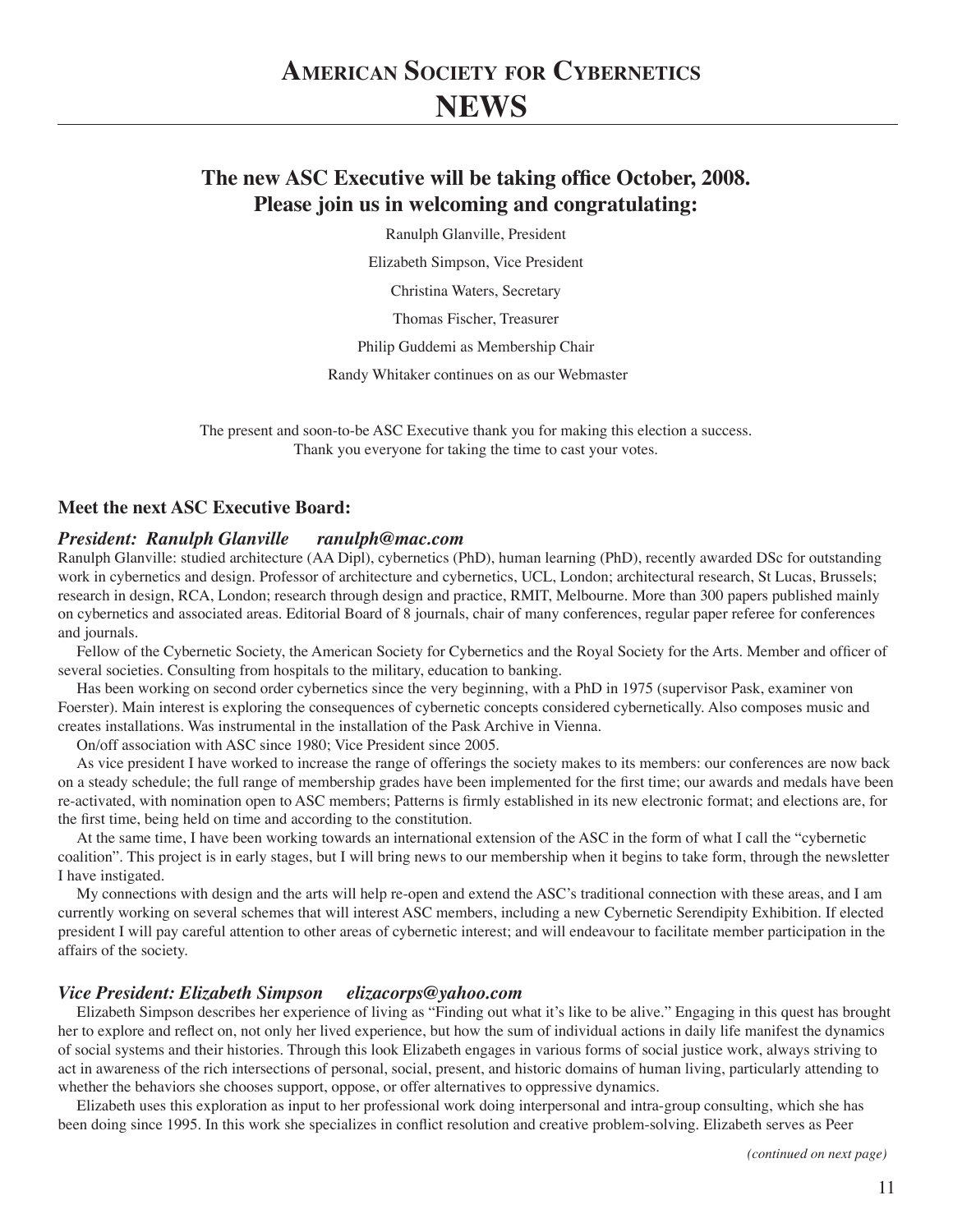Mediation Program Coordinator at Urbana Middle School and teaches the dialog course 'Being White in a Multiracial Society' at UIUC. She has been a student, organizer, and teacher at the School for Designing a Society, and continues to organize Design Intensives rooted in the fundamentals of Herbert Brun. Elizabeth studies Theater of the Oppressed and has created more puppet shows and street theater performances than make sense to mention here. In 2006 she was an Activist in Residence at Goddard College.

Elizabeth Simpson has been involved with the ASC since 2002 when she enthusiastically attended and performed at her first conference. In 2003 She won the Heinz von Foerster Student Prize for her presentation, "Punishment and Threat," helped organize the 2007 ASC conference, and is collaborating with others to coordinate the 2008 ASC conference in conjunction with the anniversary of the Biological Computer Laboratory. Elizabeth feels that Second Order Cybernetics offers powerful tools to reckon with the experience of living, personally and socially, not only in academic environments, but in daily life. Fortunately for both Second Order Cybernetics and its people, the ASC offers a unique, living, forum for continued conversations and explorations.

As Vice President Elizabeth intends to vigorously promote the ASC among both academic and community populations, using her organizing skills to stimulate a sustainable, rippling interest in this valuable and enjoyable way of seeing.

## *Secretary: Christina Waters xtina@ucsc.edu*

My desire to serve as an office of the ASC stems from my interest in and past engagement with the organization (I co-organized an ASC conference at the University of California, Santa Cruz in Spring 1998), as well as from my interviews and visits with the late Heinz von Foerster. It is to his memory that I intend to dedicate my anticipated work with the ASC.

My own research activities, teaching in Philosophy, as well as my University of California appointment as research analyst provide the perfect background skills and experience to enable me to undertake compiling and updating a narrative history of ASC origins, achievements and history.

I would consider it an important and substantive contribution to the organization to help assemble, edit, refine and/or update ASC documents, including oral histories - leaving a more complete record of ASC accomplishments, goals and legacy for other scholars, researchers and cyberneticians - at the end of my term.

I would hope to attend at least one ASC meeting annually, as well as be available for phone and email input, consultation and organizational administration.

## *Treasurer: Thomas Fischer sdtom@polyu.edu.hk*

I was introduced to (first-order) cybernetics studying at an electrical engineering high school. Later I studied education and currently I am teaching at the School of Design at The Hong Kong Polytechnic University. In the design context, I was introduced to second-order cybernetics by Ranulph Glanville, who supported me with his advice generously during my recent studies at RMIT University. My interest in ASC, for now, is to listen and learn. My interest in cybernetics is naturally general while my particular fascination with it relates to knowledge construction and creative innovation. I undertake most of my research in the computer-aided architectural design field and intend to further introduce second-order thinking into this field in the coming years.

As treasurer for the society I hope to get a chance to help promote second-order ways of thinking as well as to support others in doing so.

### *Membership Chair: Phillip Guddemi pguddemi@well.com*

Since the fall of 1973 when I enrolled in a course at U.C. Santa Cruz entitled "The Ecology of Mind" taught by Gregory Bateson, I have been interested in anthropology as a subject and in cybernetics as a theory. For a number of years I pursued the former more than the latter, though all who knew me knew of my interest in Bateson's ideas (and perhaps it is no coincidence that I did fieldwork in the same province of Papua New Guinea where he had once worked). Since the late 1990s I have studied and pursued cybernetics intensively as theory and epistemology, using Bateson's ideas as a touchstone but also pursuing those of others (most notably Maturana). This has resulted in a number of conference papers and published articles. I am currently the Managing Editor and Book Editor of the journal Cybernetics and Human Knowing.

I retain Bateson's faith that the ideas of cybernetics are needed in the world and I feel that the American Society for Cybernetics could serve as a wellspring of the field's revival in this country. I want to work with membership in order to promote that goal.

••••••••••••••••••

 " *Much interweaving of thought will be necessary before the form of the new state appears to us. The principle of modern politics, the principle of creative citizenship, must predominately and preeminently body itself and be acknowledged by every human being. Then will "practical politics" be for the first time practical."*

> **The New State,** *by Mary Parker Follett. Originally published in 1918 Republished by the Interntional Systems Institute, Carmel, California, 1996*